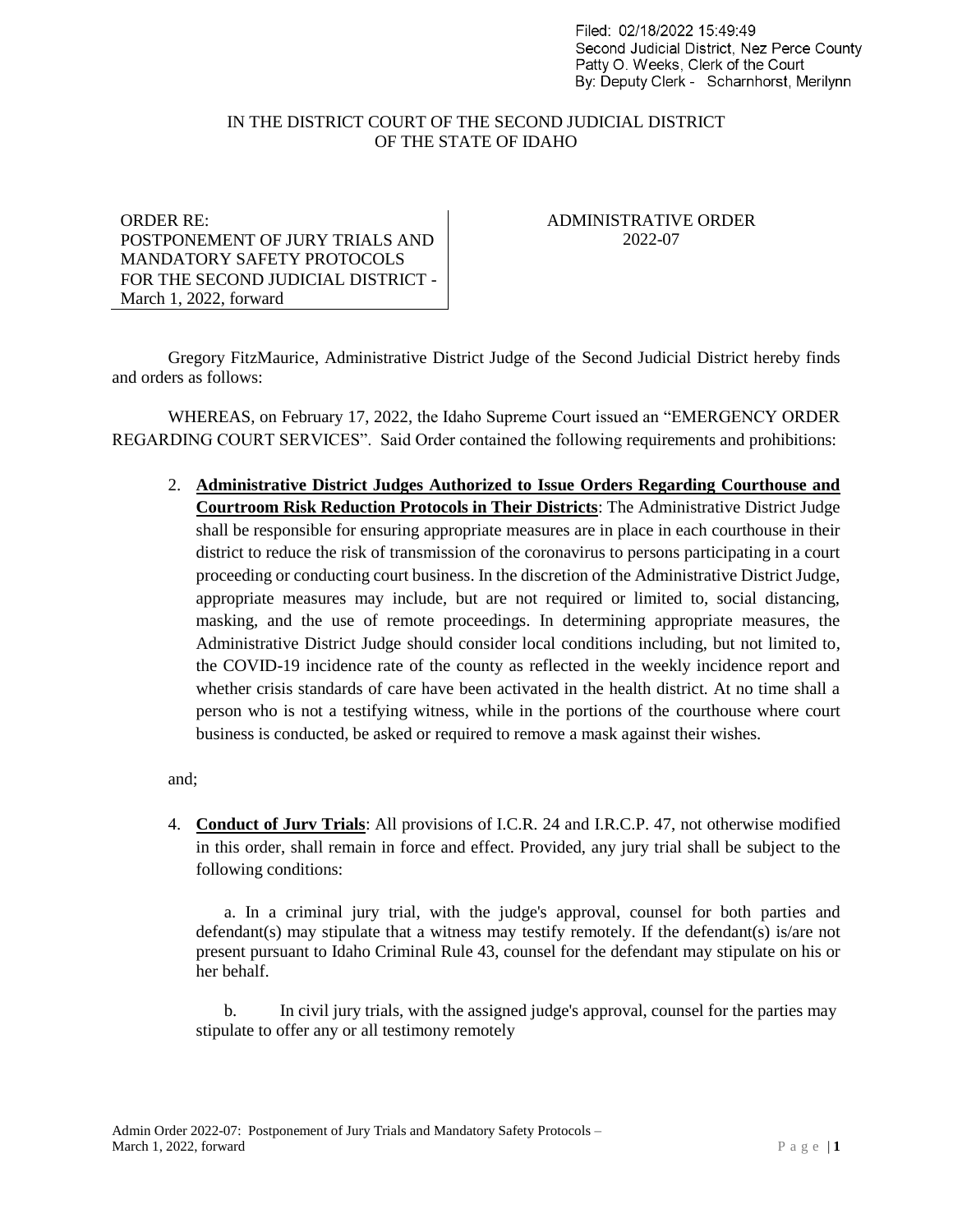c. Peremptory Challenges.

i. Pursuant to I.C.R. 24(d), if the offense charged is punishable by death and the state is seeking a death sentence when voir dire commences, each party, regardless of the number of defendants, is entitled to 10 peremptory challenges.

ii. Pursuant to I.C.R. 24(d), in all other felonies, each party, regardless of the number of defendants, is entitled to three peremptory challenges; however, if there are co-defendants and the court determines that there is a conflict of interest between them or among them, the court may allow one additional peremptory challenge (total of four), and permit them to be exercised separately (e.g. two each), or jointly.

iii. Pursuant to I.C.R. 24(d), in all misdemeanors, each side, regardless of the number of defendants, is entitled to two peremptory challenges.

iv. Pursuant to I.R.C.P. 47(r), in every civil case, each party is entitled to two peremptory challenges. If there are co-parties the court must determine the degree of conflict of interest, if any, among the co-parties and may allocate no more than two peremptory challenges to the co-parties, not to exceed a total of four, to be apportioned as determined by the court.

v. Pursuant to I.C.R. 24(e) and I.R.C.P. 47(j), no additional peremptory challenges are authorized for alternate or additional jurors, irrespective of the number of additional or alternate jurors which are used.

and;

7. **Jurv Trial Postponements**: On or after February 28, 2022, jury proceedings, including jury trials and grand jury proceedings, may commence any time during a calendar week unless the Administrative District Judge issues an order postponing such jury proceedings. In determining whether to issue such an order, the Administrative District Judge should consider local conditions including, but not limited to, the COVID-19 incidence rate of the county as reflected in the weekly incidence report and whether crisis standards of care have been activated in the local public health district. Such an order shall be in writing and contain the factual basis for the determination and shall upon entry be submitted via email to the Administrative Office of the Courts.

Once a trial has commenced, it should continue to verdict unless, in the discretion of the assigned judge, a significant increase in the county's weekly COVID-19 incidence rate or other local coronavirus exposure or public health action justifies a temporary suspension of the trial. Any order in this regard must be supported by the assigned judge's written findings.

and;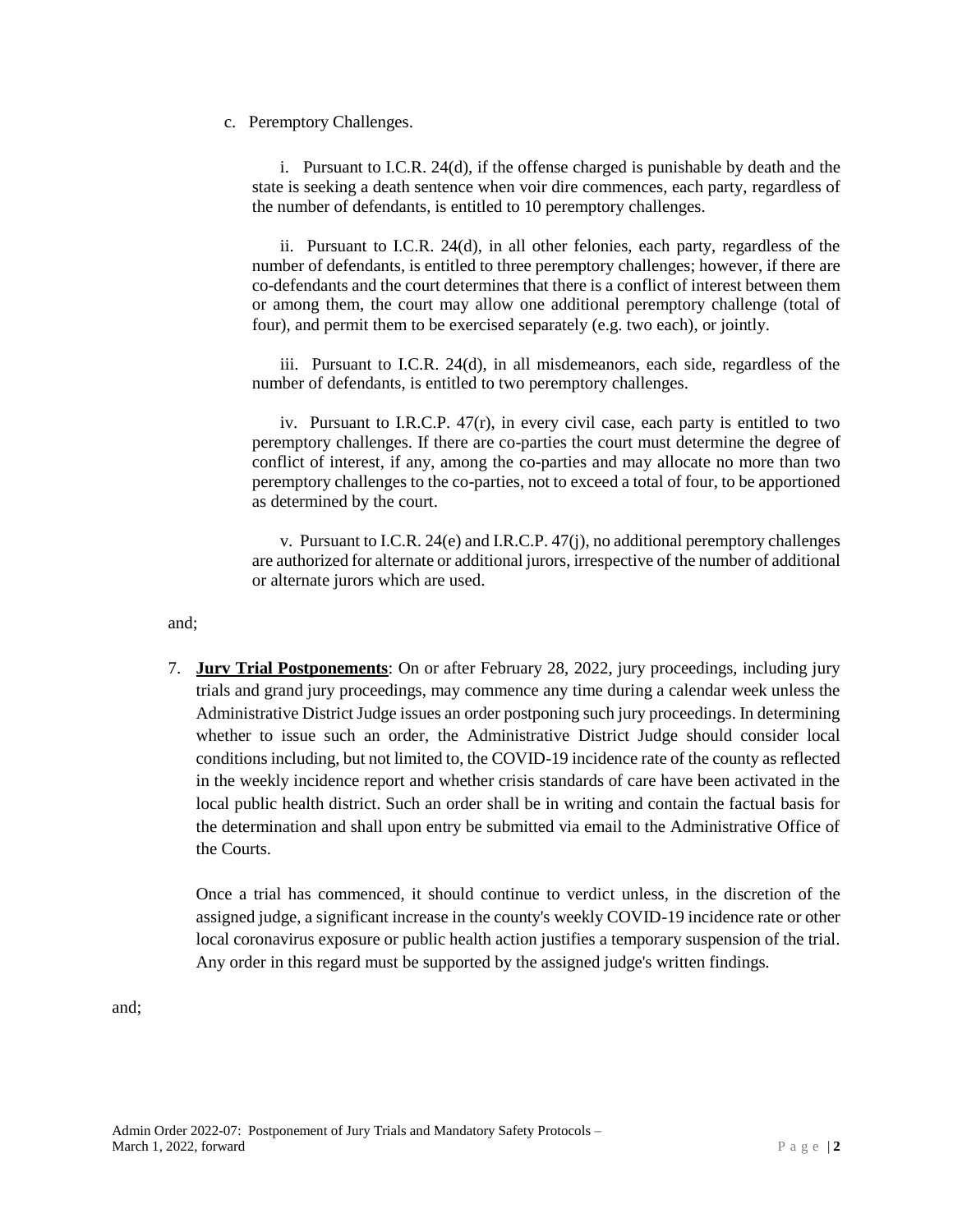WHEREAS, we are experiencing significant decreases in COVID-19 cases in the counties listed below and our seven-day moving average incidence rate of confirmed or presumed cases of COVID-19 are trending down. As of **February 17, 2022**:

| Clearwater | 24.5 |
|------------|------|
| Idaho      | 18.9 |
| Latah      | 33.8 |
| Lewis      | 44.7 |
| Nez Perce  | 49.1 |

and;

WHEREAS, in addition to the seven-day moving average and in accordance with paragraph number 7, the five counties in the Second Judicial District are very closely interlinked.

## IT IS HEREBY ORDERED as follows:

- 1. Jury Trials will be able to proceed in person as of March 1, 2022, until further order of the Administrative District Judge, in the Second Judicial District.
- 2. Unless otherwise directed by the Administrative District Judge, the assigned judges have the discretion to hold proceedings/sentencings in person or remotely, i.e., with all participants utilizing remote technologies.
- 3. The Administrative District Judge will continue to monitor the seven-day moving average incidence reports and local conditions that could potentially impact public safety around the district. Any changes in local conditions that would adversely affect public safety in the opinion of the Administrative District Judge could trigger issuance of an updated Administrative Order potentially restricting jury trials and implementing increased safety protocols.

The seven-day moving average incident report information can be found on the Idaho Department of Health and Welfare's COVID-19 Data Dashboard [https://public.tableau.com/app/profile/idaho.division.of.public.health/viz/DPHIdahoCOVID-](https://public.tableau.com/app/profile/idaho.division.of.public.health/viz/DPHIdahoCOVID-19Dashboard/Home)[19Dashboard/Home](https://public.tableau.com/app/profile/idaho.division.of.public.health/viz/DPHIdahoCOVID-19Dashboard/Home)

4. The presiding judge is hereby authorized, in his or her discretion, to impose safety protocols upon the parties, participants, and staff, within their courtroom as they deem appropriate, to include, but not limited to, social distancing and masking.

IT IS FURTHER ORDERED that all persons entering county court operations areas in the Second Judicial District, not under COVID-19 restrictions, are instructed to follow the guidance as listed below:

> a. Anyone entering county operation areas to do court business are encouraged to wear masks and practice social distancing, but not required.